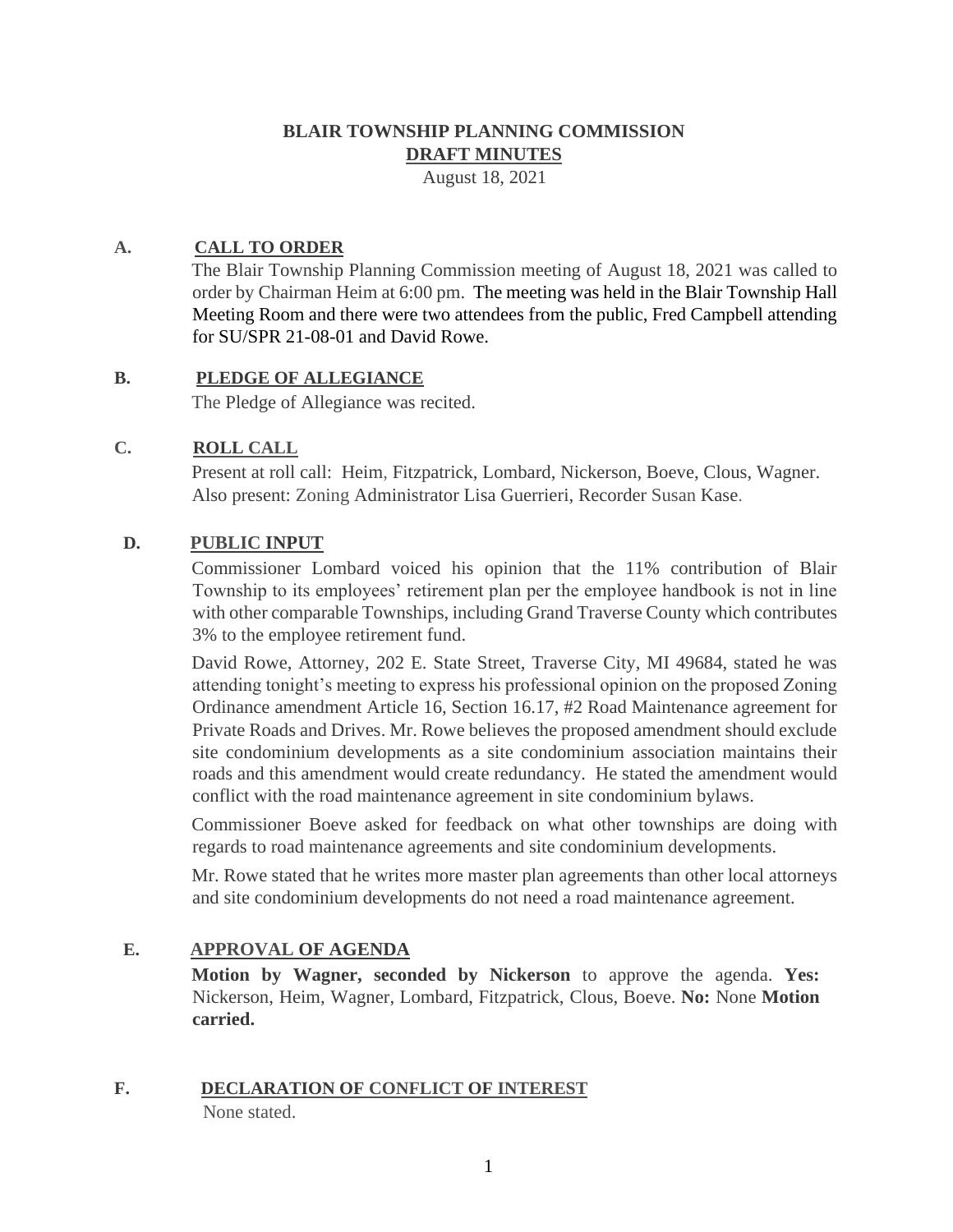#### **G. MINUTES**

**Motion by Fitzpatrick, seconded by Nickerson** to approve the minutes for the June 16, 2021 meeting. (There was no July meeting). **Yes:** Heim, Lombard, Nickerson, Clous, Wagner, Fitzpatrick, Boeve. **No:** None **Motion carried.**

#### **H. CORRESPONDENCE**

There was none.

## **I. PRESENTATIONS**

There were no presentations.

## **J. NEW BUSINESS**

**1. Public Hearing**: **Special Use Case #SU/SPR 21-08-01:** The applicant, Muffler Man, Jim Christensen, is seeking to establish an auto repair facility to repair mufflers, brakes and other minor repairs in an existing building located at 290 US 31 South – parcel # 28-02-005-005-00.

Chairman Heim stated that the Standards for Approval are Section 22.04 and that the Site Plan Review would be contingent on the Special Use application.

The Public Hearing was opened at 6:09 pm.

Representing the Applicant at tonight's meeting is Fred Campbell, JML Design Group Ltd., 225 E. Sixteenth Street, Traverse City MI 49684. Mr. Campbell provided the history of this application, including the initial presentation four years ago. After that application was approved, it was discovered that a portion of the existing building was in violation of the zoning ordinance. The applicant appeared before the Zoning Board of Appeals and received approval of the zoning variance request. However, after the zoning variance approval, the applicant decided to remove the non-conforming portion of the building. After many construction delays, the Special Use/Site Plan Review is ready for the Planning Commission. Mr. Campbell stated this franchise will be one of over 320 franchises from the Upper Peninsula to Florida operated by two owners. They have a proprietary construction crew that builds each franchise.

Chairman Heim read the details of the Special Use application, including .88 acres zoned CM, with a 3,150 SF building. It falls under Section 10.04 Automobile Service Stations. All merchandise is in an enclosed building and all repairs are performed within an enclosed building. The landscaping plan, the parking lot and the trash screening all met the requirements.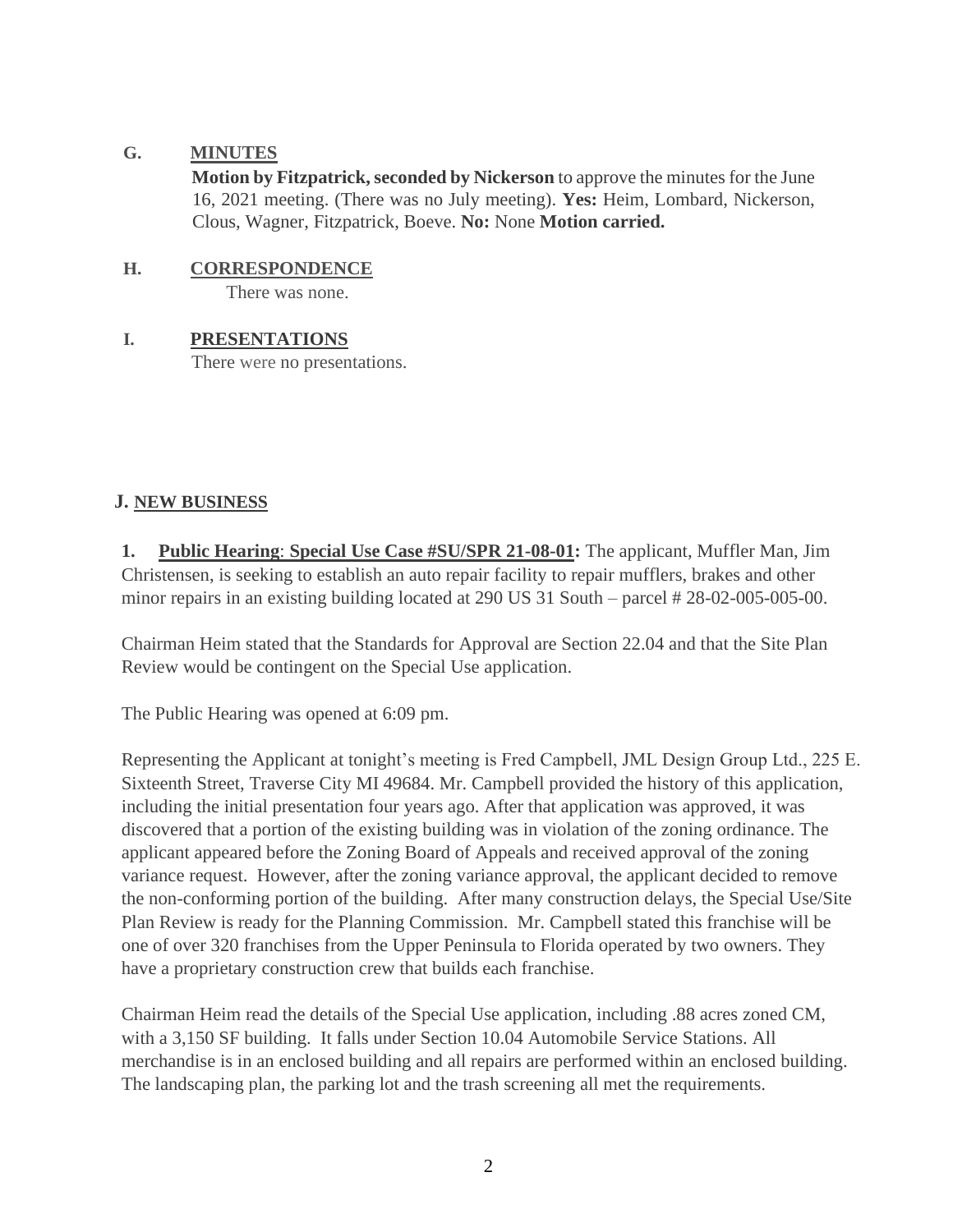Chairman Heim asked for Public Comment. There was none.

The Public Hearing was closed at 6:19 pm.

The Standards for Approval for the Special Use are as follows:

#### **Section 22.04 Standards for Approval**

1. The Planning Commission shall review the particular circumstances and facts related to each proposed special use application in terms of the following standards and requirements and shall make a determination as to whether the use proposed to be developed on the subject parcel meets the following standards and requirements:

a. Will be harmonious with and in accordance with the general objectives of the Master Plan.

b. Will be designed, constructed, operated, and maintained in harmony with the existing and intended character of the general vicinity and the natural environment so that the use will not change the essential character of that area.

c. Will not be hazardous or disturbing to existing or future neighboring uses.

d. Will represent a substantial improvement to property in the immediate vicinity and to the community as a whole.

e. Will be served adequately by essential public services and facilities, such as highways, roads, drainage structures, police and fire protection, and refuse disposal; or the persons or agencies responsible for the establishment of the proposed special use shall be able to provide adequately for such services.

f. Will not create excessive additional requirements at public cost for public facilities and services and will not be detrimental to the economic welfare of the community.

g. Will not involve uses, activities, processes, materials, equipment and conditions of operation that will be detrimental to any persons, property, or the general welfare by reason of excessive smoke, fumes, glare, noise, vibration or odors.

Chairman Heim asked for discussion from the Commissioners.

Commissioner Boeve asked Mr. Campbell why they removed the "lean to", the storage facility that was previously deemed non-conforming. Mr. Campbell answered that they decided to demolish it.

Chairman Heim asked the Commissioners to consider the Standards for Approval, 22.04 in determining any issues with this Special Use application.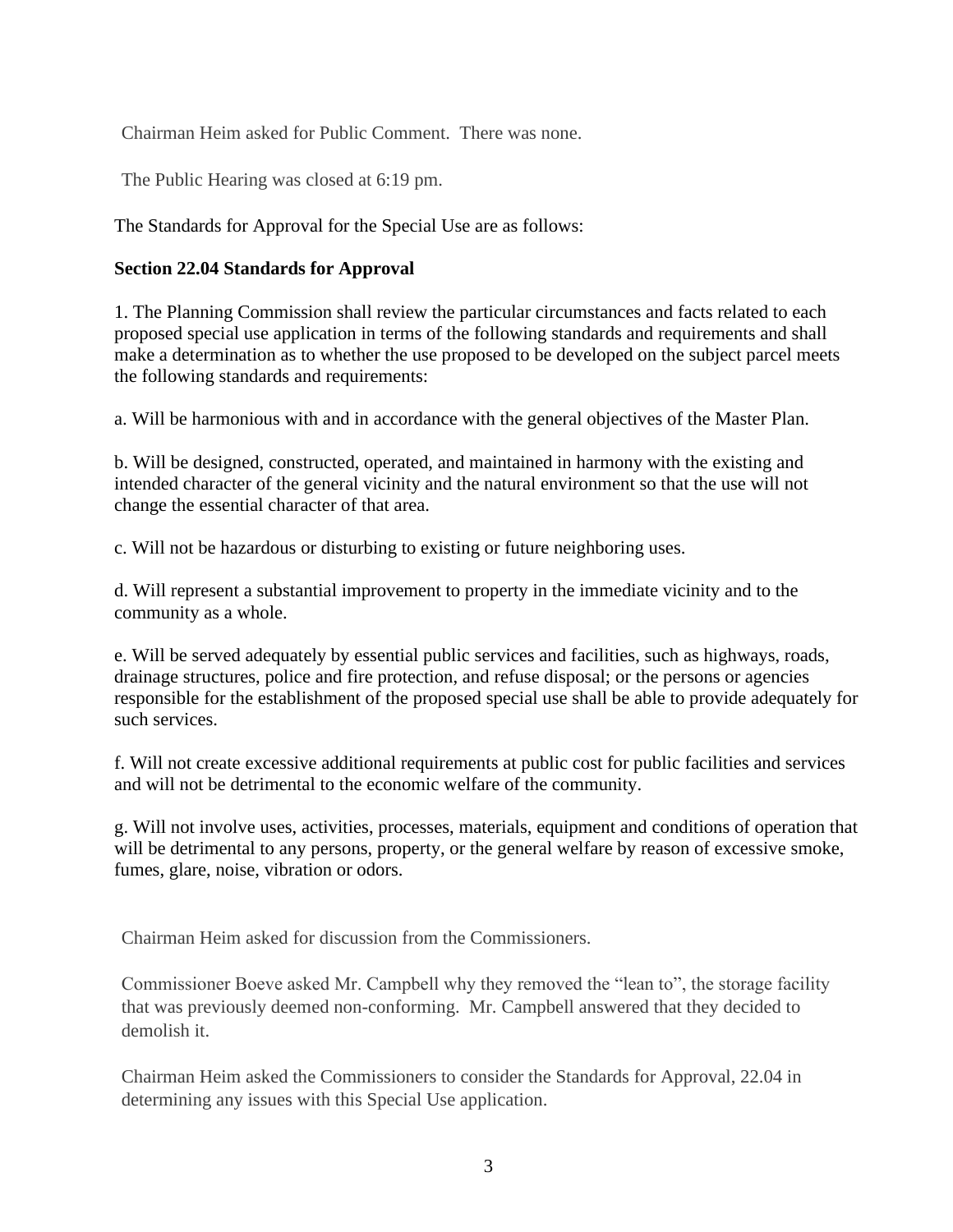**Motion by Fitzpatrick, seconded by Clous** to recommend to the Blair Township Board of Trustees to **approve** Special Use Case # SU/SPR 21-08-01 **as presented** as it has met the Standards for Approval as required in Section 22.04, A- G of the Blair Township Zoning Ordinance. **Yes:** Heim, Lombard, Nickerson, Wagner, Clous, Fitzpatrick, Boeve. **No:** None. **Motion carried.** 

The next step was the Site Plan Review for the same applicant, **SPR 21-08-01.** Chairman Heim asked if there were any deficiencies in the Site Plan. Commissioner Boeve asked Mr. Campbell if there are plans to transition from the private septic and well currently in place to municipal sewer and water. Mr. Campbell confirmed that they will use municipal services going forward.

Chairman Heim asked the Commissioners to consider the Standards for Approval for the Site Plan, 21.03 as follows:

## **Section 21.03 Standards for Approval (Amendment 104-05-08-05, Effective January 29, 2009) A site plan shall be reviewed and approved by the Planning Commission upon finding that the following conditions are met:**

1. That the proposed use will not be detrimental to the adjacent property or the surrounding neighborhood, including properties located in adjacent municipalities.

2. For all roads governed under this Ordinance, there shall be a proper relationship between existing roads and highways and proposed deceleration lanes, service drives, ingress and egress drives, and parking areas to assure the safety and convenience of pedestrian and vehicular traffic. Public roads are not governed by this Ordinance.

3. That buildings, structures, parking areas, utility areas, walls, and fences are so designed and located to minimize the adverse effects of such development on users of such development and occupants of adjacent properties.

4. That any adverse effects of the proposed development and activities which will impact adjoining occupants or owners shall be minimized by appropriate landscaping, fencing, or other screening.

5. That as many natural landscape features as possible are retained, particularly where they provide a barrier or buffer between the development and adjoining properties used for dissimilar purposes, and where they assist in preserving the general appearance of the neighborhood.

6. The proposed development provides for the proper development of public utilities and infrastructure.

7. All buildings or groups of buildings are arranged to permit emergency vehicle access.

8. Site plan approval may be conditioned upon the applicant providing evidence that the necessary permits have been applied for. A land use permit shall not be issued until the Zoning Administrator receives a copy of the required permit(s).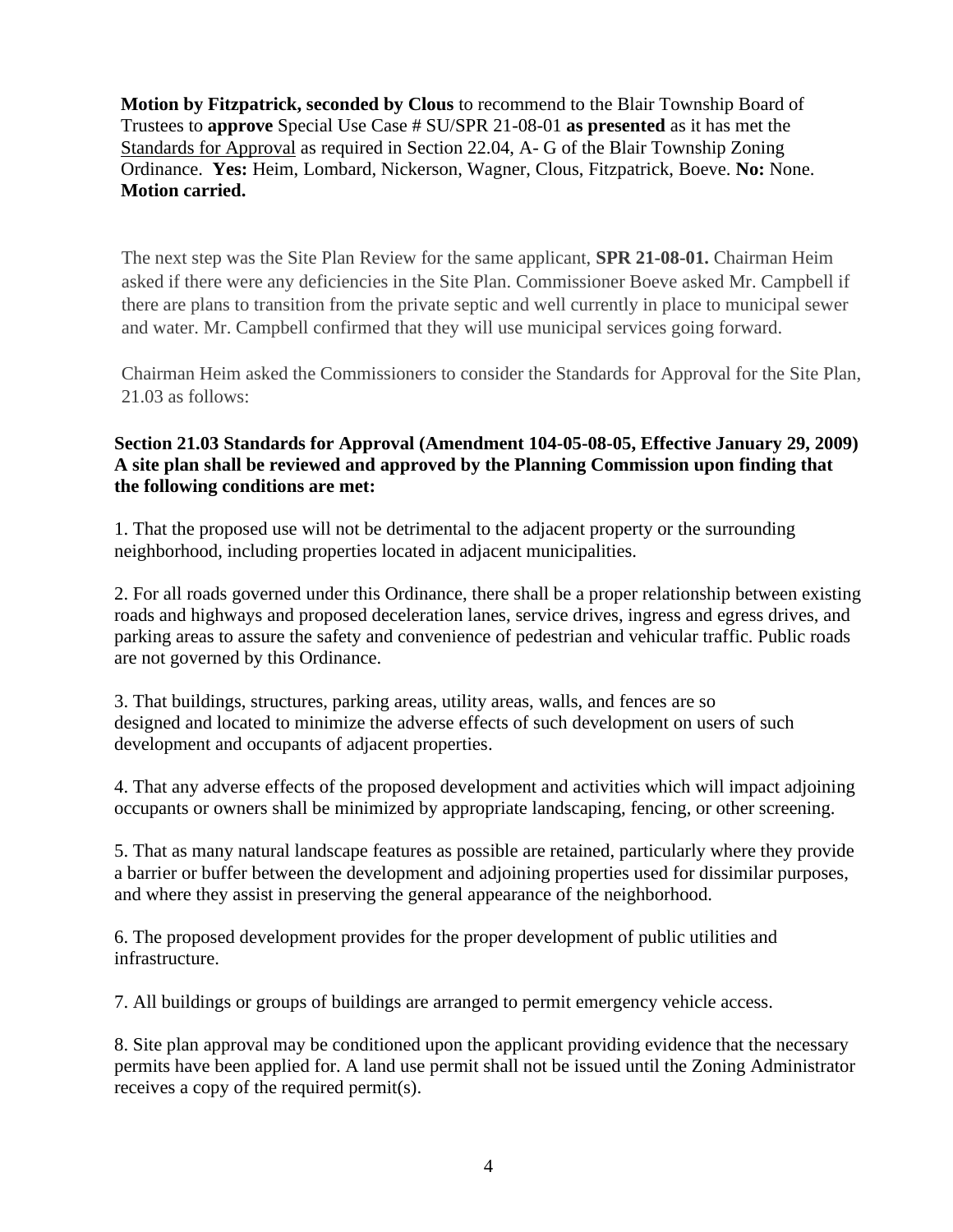9. The Planning Commission may require additional landscaping, fences, and walls in pursuit of these objectives and same shall be provided and maintained as a condition of the use to which they are appurtenant.

10. The Planning Commission may recommend that escrow money be placed with the Township so as to provide for a marginal service drive equal in length to the frontage of the property involved. Zoning compliance permits shall not be issued until the improvement is physically provided or monies having been deposited with the Township Clerk.

11. Where the Township has adopted a specific area or neighborhood improvement or redevelopment plans and recommendations involving, but not limited to, public rights-of-way, utilities, and storm drainage, parking facilities, building placement, access drives, floor space density allocations, building facade and architectural treatment, no site plan shall be approved unless there is general compliance with such Township Plan.

**Motion by Clous, seconded by Wagner** to **approve Case SPR 21-08-01** with the following condition: 1) that the Special Use application is approved by the Blair Township Board of Trustees. The Site Plan with the condition will have met the Standards for Approval as required in Section 21.03, #1 – 11 and is a use permitted in the Commercial Zoning District of the Blair Township Zoning Ordinance. **Yes:** Heim, Lombard, Nickerson, Wagner, Clous, Fitzpatrick, Boeve. **No:** None. **Motion carried.** 

**2. Discussion of Zoning Ordinance amendment** to private drives, Section 16.17, #2 and Wall Signs in the Commercial District, Section 20.06.

Lisa Guerrieri clarified the proposed changes in the verbiage of the ordinances. David Rowe stated that a Master Deed for a Site Condominium Development will not include a road maintenance agreement because in a site condominium development the bylaws covering the common elements include private roads. Lisa Guerrieri asked what happens when the condominium association is dissolved. David Rowe responded that a condominium association requires the owners to be active participants in condominium governance and that there be adequate reserves.

David Rowe suggested that the verbiage of the amendment be changed to read:

## **Article 16 General Provisions**

## **16.17 Private Roads and Drives**

2. Maintenance Agreement. **Except for Site Condominiums** a maintenance agreement shall be recorded with the Grand Traverse County of Deeds, this agreement shall also be recorded as part of the Master Deed of a condominium project, as a general deed restriction to be recorded against subdivision parcels and metes and bounds parcels created by a land division and a copy of this agreement shall be submitted to Blair Township for their files. The road maintenance agreement shall provide as a minimum: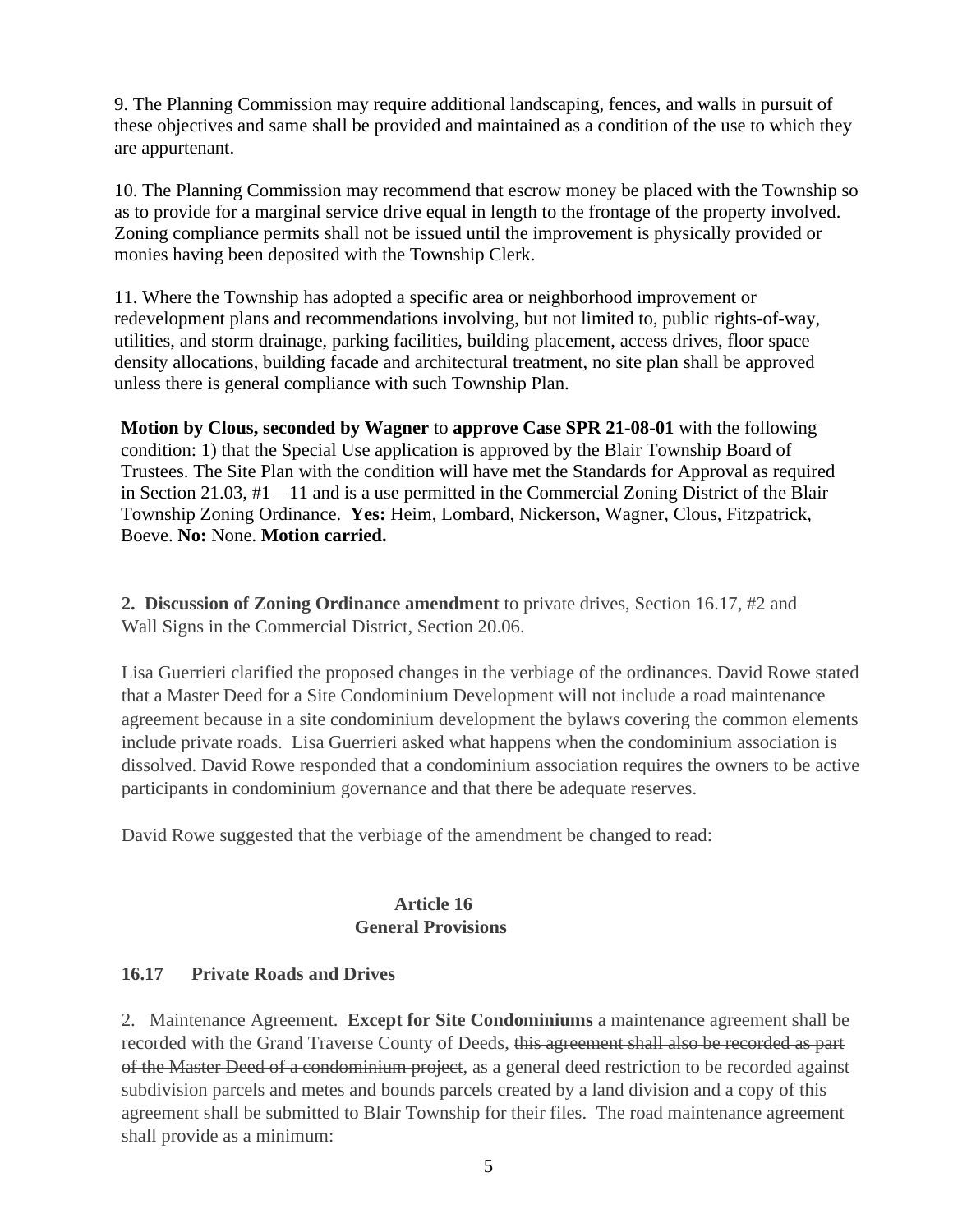David Rowe stated that he was interested in developing good policy for Blair Township as well as providing services to several of his clients who are site condominium developers.

The discussion moved to wall signage. Currently, pole signage limits are based on the size of the parcel. Wall signage limits are based on the size of the building/wall.

#### **ARTICLE 20 SIGN REGULATIONS**

1. Signs shall be limited to one (1) pole sign, and wall signs not to exceed total allowable area on the premises of a business establishment or composite of businesses under single ownership subject to the following conditions:

- A canopy sign may be substituted for a wall sign
- A monument sign may be substituted for the permitted pole sign
- Signs permitted in the Commercial Manufacturing Districts shall require a sign permit
- Signs shall be limited to the following:

**Removal of the word "and" is suggested to clarify what is allowed.** 

**Motion by Clous, seconded by Nickerson** to **hold a Public Hearing** to amend the Zoning Ordinances for Article 16, Section 17, #2, Private Roads and Drives and Article 20, Sign Regulations. **Yes:** Heim, Lombard, Nickerson, Wagner, Clous, Fitzpatrick, Boeve. **No:** None. **Motion carried.** 

#### **K. Unfinished Business**

None